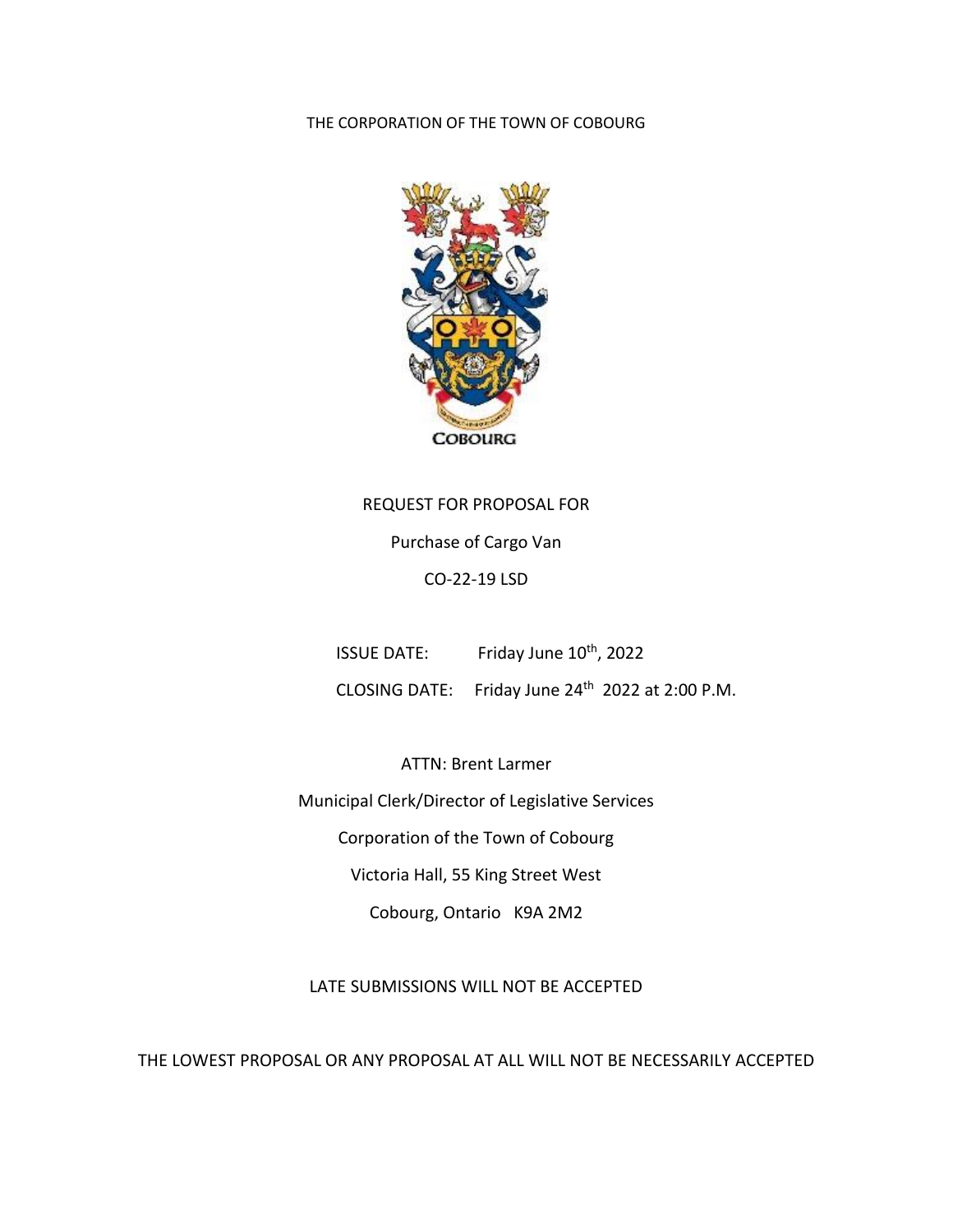

#### **THE CORPORATION OF THE TOWN OF COBOURG**

# REQUEST FOR PROPOSAL RECEIPT LABEL

#### **THIS LABEL MUST BE SECURELY ATTACHED TO THE FRONT OF THE SEALED ENVELOPE CONTAINING THE REQUEST FOR PROPOSAL.**

#### **ALL REQUESTS FOR PROPOSALS MUST BE RECEIVED AT:**

#### **LEGISLATIVE SERVICES, 55 King Street West, Cobourg ON K9A 2M2 905-372-4301**

| <b>COMPLETED BY DEPARTMENT ISSUING REQUEST FOR PROPOSAL</b> |                                                    |  |  |  |
|-------------------------------------------------------------|----------------------------------------------------|--|--|--|
| <b>REQUEST FOR PROPOSAL</b>                                 | <b>CO-22-19 LSD</b>                                |  |  |  |
| NUMBER:                                                     |                                                    |  |  |  |
| <b>REQUEST FOR PROPOSAL NAME:</b>                           | Cargo Van Fleet Acquisition for By-Law & Licensing |  |  |  |
|                                                             | <b>Services</b>                                    |  |  |  |
| <b>CLOSING DATE:</b>                                        | Friday June $24th$ , 2022                          |  |  |  |
| <b>CLOSING TIME:</b>                                        | $2:00$ P.M.                                        |  |  |  |

| <b>COMPLETED BY COMPANY SUBMITTING REQUEST FOR PROPOSAL</b> |  |  |  |
|-------------------------------------------------------------|--|--|--|
| <b>SUBMITTED BY:</b>                                        |  |  |  |
| COMPANY CONTACT:                                            |  |  |  |
| <b>COMPANY NAME:</b>                                        |  |  |  |
| COMPANY ADDRESS:                                            |  |  |  |
|                                                             |  |  |  |
|                                                             |  |  |  |
| <b>COMPANY PHONE:</b>                                       |  |  |  |

| <b>LEGISLATIVE SERVICES USE ONLY</b>                    |       |                  |                  |  |  |
|---------------------------------------------------------|-------|------------------|------------------|--|--|
| <b>REQUEST FOR PROPOSAL RECEIPT:</b>                    |       |                  |                  |  |  |
| DATE:                                                   | TIME: | <b>INITIALS:</b> |                  |  |  |
|                                                         |       |                  |                  |  |  |
|                                                         |       |                  |                  |  |  |
| <b>LEGISLATIVE SERVICES USE ONLY</b>                    |       |                  |                  |  |  |
| <b>REQUEST FOR PROPOSAL OPENING:</b>                    |       |                  |                  |  |  |
| DATE:                                                   | TIME: | <b>INITIALS:</b> | <b>INITIALS:</b> |  |  |
|                                                         |       |                  |                  |  |  |
|                                                         |       |                  |                  |  |  |
| By-law 016-2012, Purchasing Policy (est March 19, 2012) |       |                  |                  |  |  |

Part 7.1, Section 7, RETURN RECEIPT OF COMPETITIVE BID DOCUMENTS, Purchasing Policy, "*All Request for Proposals will be issued from and received at the office of the Municipal Clerk, located at the Main Floor of Victoria Hall, 55 King Street West, Cobourg, Ontario K9A 2M2, using the appropriate label or envelope as provided in bid package*."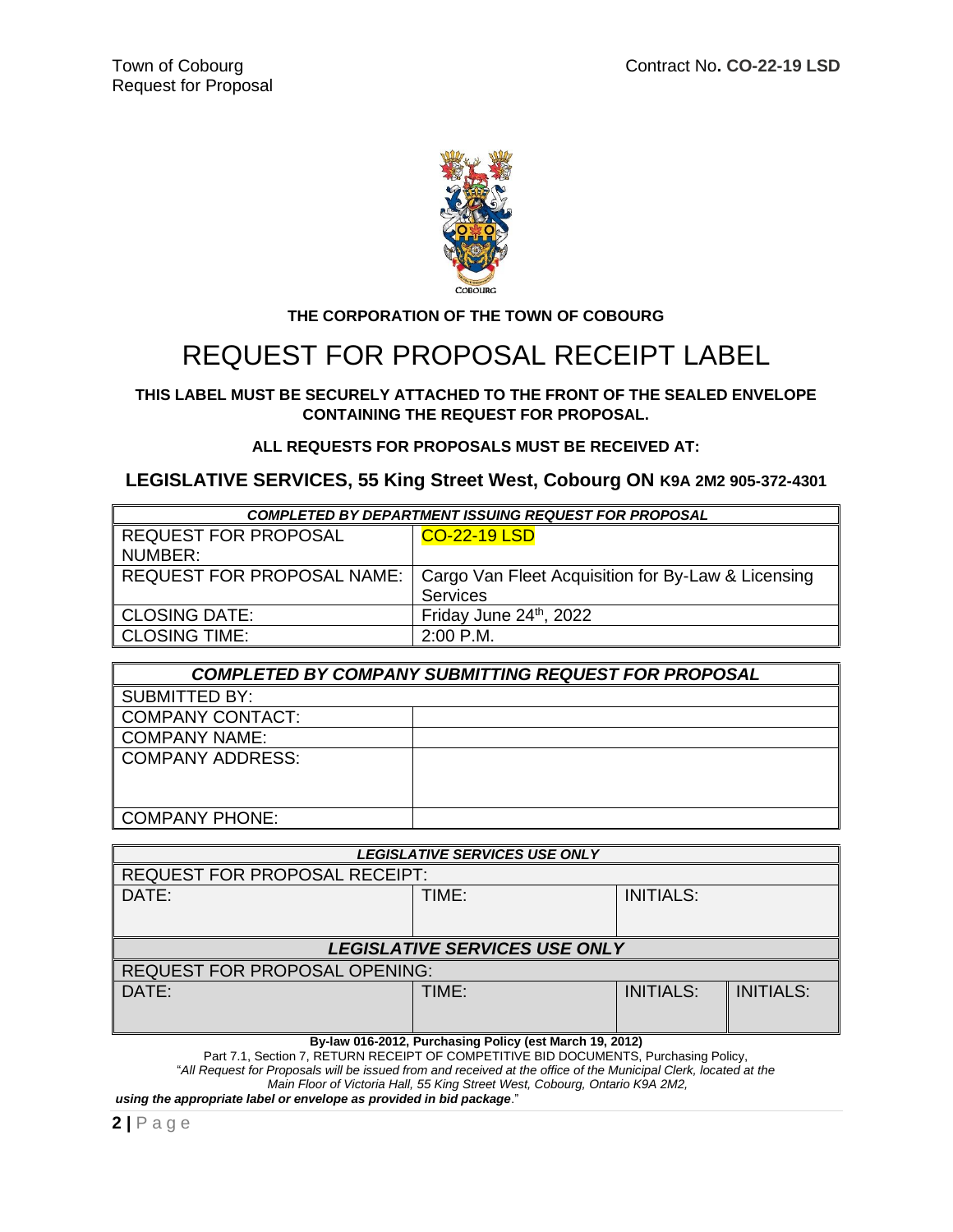# **1.0 INTRODUCTION**

The request for proposal (RFP) is an invitation by the Town of Cobourg to perspective proponents to submit proposals for the purchase/lease of a cargo style van to conduct animal services work (impound, kenneling and transportation) for the Bylaw Enforcement and Licensing Services Department. Through submission of a Proposal, successful dealers will identify their experience with the sale/lease of such vehicles, ability/capability to install or arrange install of electronic and emergency lighting equipment as well as existing vehicle stock or ordering and delivery times.

# **2.0 INFORMATION FOR PROPONENTS**

All proposals must be received on or before Friday June 24<sup>th</sup>, 2022, at 2:00 P.M., in order for a proposal to be received it must be delivered by Courier, in hand, or by postal service and received by an authorized representative of the Municipal Clerk at the indicated address and clearly marked using the RFP Proposal Label issued by the Town of Cobourg.

Proponents should submit their proposal in a sealed envelope.

Proposals received at 2:00 P.M. as shown on the stamp and RFP Label at the Municipal Clerk's Office are 'On Time' and will be accepted. Proposals received at 2:01 P.M. or later, and shown on the stamp and RFP Label at the Municipal Clerk's Office will be considered late, will be rejected and returned unopened to the respective Proponent.

The submitted and accepted RFP Label and Stamp is the official time for the deadline for submission. No other clock or source will be recognized when considering the submission date and time of proposals.

A proposal may be altered by submitting another proposal at any time up to the specified time and date for proposal closing. The last proposal received shall supersede and invalidate all proposals previously received by the proponent for the contract.

A proposal may be withdrawn at any time up to the specified time that and date for the proposal closing by submitting a letter bearing the proponents signature and deliver to the Municipal Clerk. Such a submission must be received in sufficient time to be marked with the time and date of the receipt.

The Town of Cobourg shall not be liable for any cost of preparation or presentation of proposals, and all proposals and accompanying documents submitted by the Proponent become the property of the Town of Cobourg and will not be returned. There will be no payment to the Proponents for work related to, and materials supplied in preparation, presentation and evaluation of any proposal, nor for the Contract negotiations whether they are successful or unsuccessful.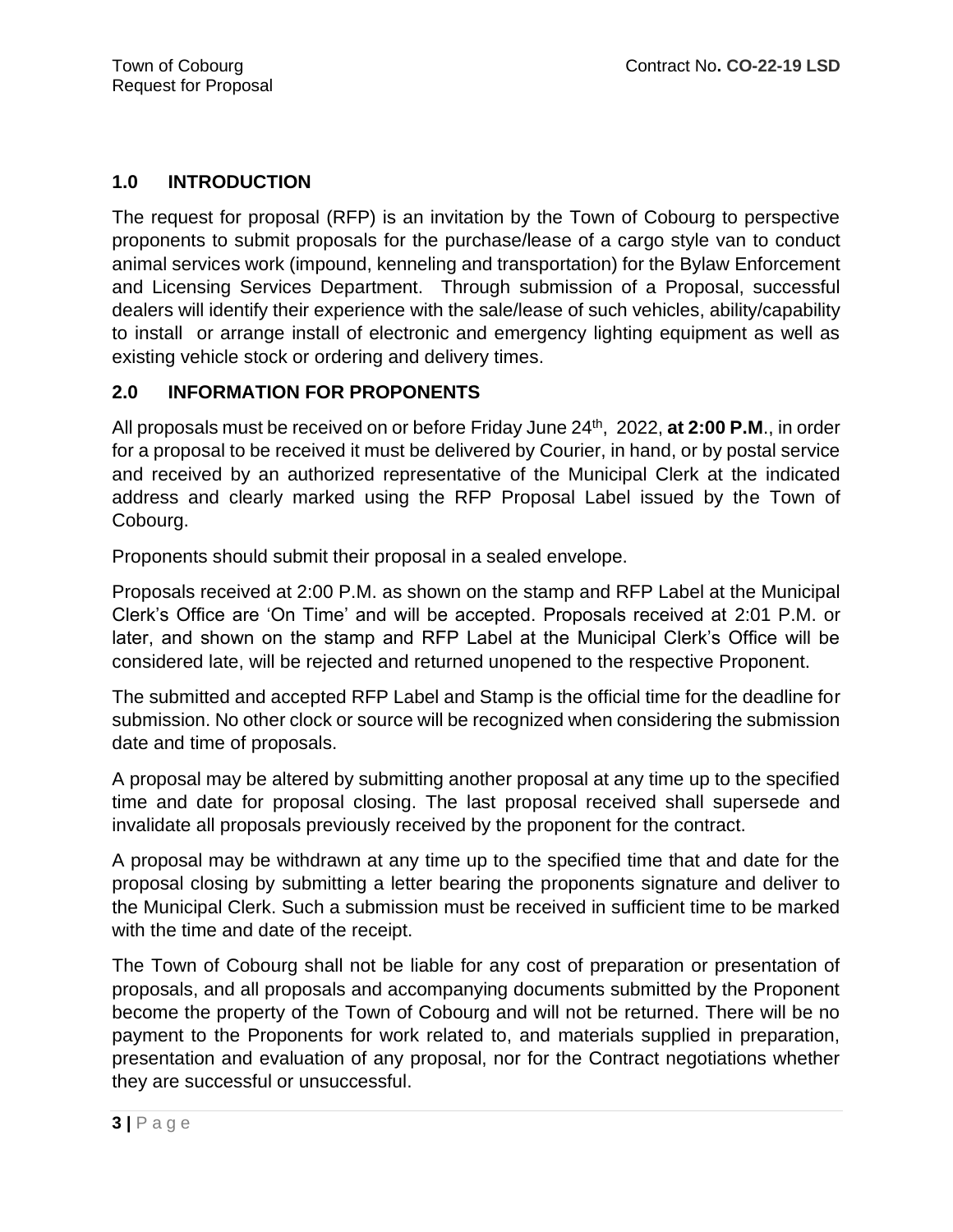The Town of Cobourg, its elected officials, employees and agents shall not be responsible for any liabilities, costs, expenses, loss or damage incurred, sustained or suffered by any Proponent, prior or subsequent to, or by reason of any delay in the acceptance of any proposal.

# **3.0 DESIGNATED OFFICIAL**

For the purpose of this contract, Brent Larmer Municipal Clerk/Director of Legislative Services, is the "Designated Official" and shall perform the following functions: releasing, recording and receiving proposals, recording and checking of submissions: answering queries from perspective proponents, reviewing proposals received, ruling on those not completing or meeting requirements and coordinating the evaluation of the responses.

# **4.0 QUESTIONS/INQUIRES**

Each Proponent must satisfy himself/herself by personal study of the RFP documents. There will be no consideration of any claim, after submission of Proposals, that there is a misunderstanding with respect to the conditions imposed by this RFP. Should the Proponent require more information or clarification on any point, it must be obtained prior to the submission of the RFP.

Inquiries regarding the Request for Proposal process or format of the response must be directed, in writing to Brent Larmer, Municipal Clerk/Director Legislative Services by email to [clerk@cobourg.ca](mailto:clerk@cobourg.ca)

All clarification requests are to be sent in writing to the Designated Official noted above. No clarification requests will be accepted by telephone. Response to clarification requests will be provided to all interested parties. Inquires must not be directed to other Town of Cobourg Employees or elected officials. Directing inquires to other than the Designated Official may result in your submission being rejected.

Inquires received within three (3) days of the closing date will NOT be answered or responded to the Proponent.

# **5.0 ADDENDA**

The Designated Official will issue changes to the RFP documents, which may include amendments to the submission deadline or changes to the scope of work or qualifications of Proponents, by addendum only. No other statement, verbal or written, made by the Town of Cobourg will amend the RFP documents. The Town will make every effort to issue all addenda no later than Monday June 20<sup>th</sup>, 2022.

The Proponent shall not rely on any information or instructions by the Town of Cobourg or a Town Representative except the RFP documents and any addenda issued pursuant to this Section.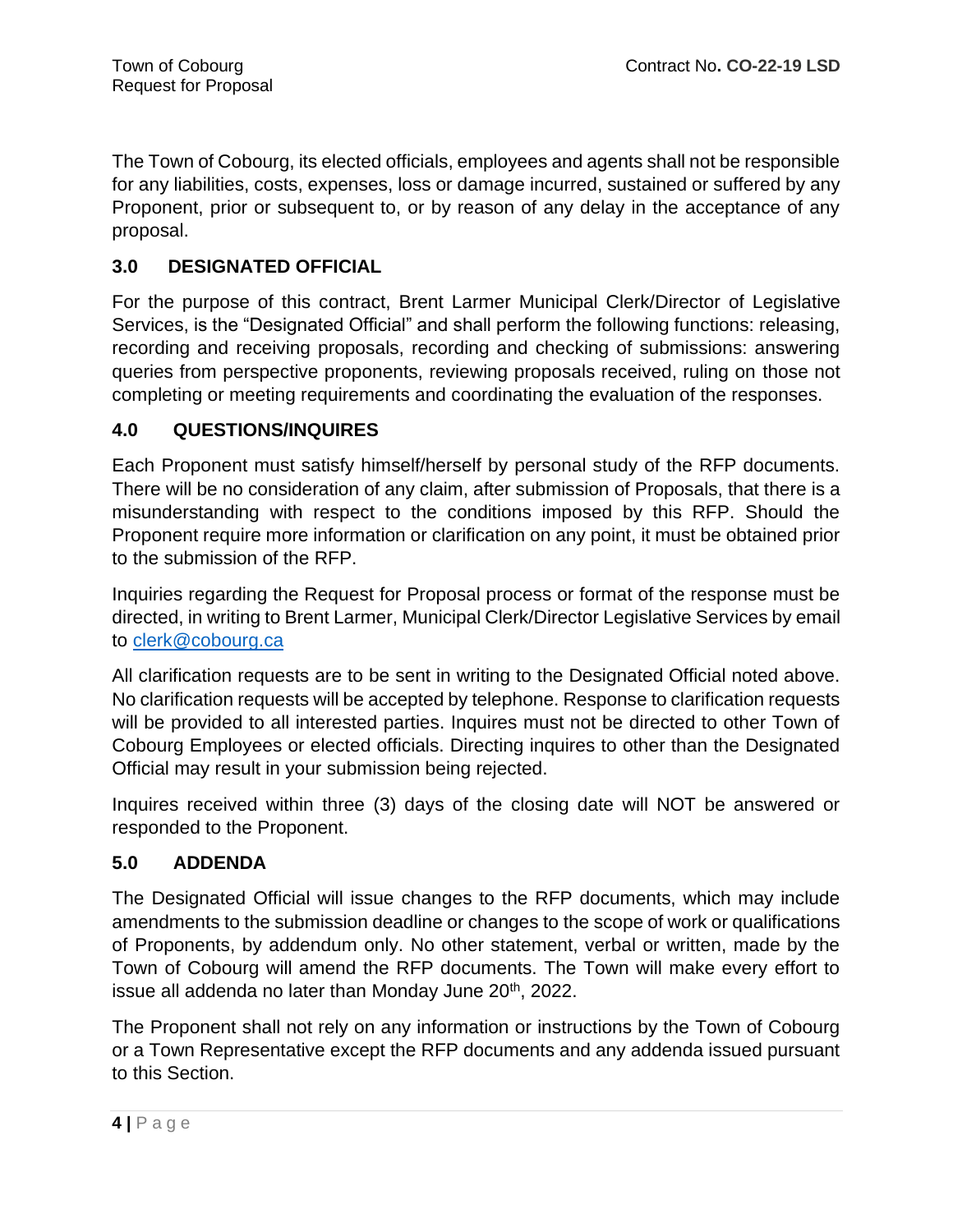The Proponent is solely responsible to ensure that it has received all addenda issued by the Town. Proponents may seek confirmation of the number of addendums issued under this RFP in writing to Brent Larmer, Municipal Clerk/Director of Legislative Services [clerk@cobourg.ca](mailto:clerk@cobourg.ca)

# **6.0 RFP SCHEDULE OF EVENTS**

The RFP process will be governed according to the following schedule. Although every attempt will be made to meet all dates, the Town of Cobourg reserves the right to modify or alter any or all of the dates at its sole discretion by notifying all proponents in writing at the address indicated in the completed RFP submitted to the Town of Cobourg.

| <b>Issued RFP:</b>      | Friday June 10 <sup>th</sup> , 2022  |
|-------------------------|--------------------------------------|
| Last Day for Questions: | Tuesday June 21 <sup>st</sup> , 2022 |
| RFP close:              | Friday June 24 <sup>th</sup> , 2022  |

\*Dates noted above are an approximation only and are subject to change.

# **7.0 GENERAL CONDITIONS**

# **7.1 TOWN'S RIGHT TO ACCEPT OR REJECT**

The Town of Cobourg reserves the right to reject any or all proposals, including without limitation the lowest proposal, and award the Contract to whomever the Town of Cobourg its sole and absolute discretion deems appropriate notwithstanding any custom of the trade to the contrary nor anything contained in the Contract Documents or herein.

Without limiting the generality of the foregoing, The Town of Cobourg reserves the right, in its sole and absolute discretion, to accept or reject any Proposal which in the view of the Town of Cobourg is incomplete, obscure, or irregular, which has erasures or corrections in the documents, which contains exceptions and variations, which omits one or more prices, which contains prices the Town of Cobourg considers unbalanced, or which is unaccompanied by a requirement that was asked of each Proponent within the RFP deliverables.

Criteria which may be used by the Town of Cobourg in evaluating proposals and awarding the contract are in the Town of Cobourg's sole and absolute discretion and without limiting the generality of the foregoing, may include one or more or: price; total cost to the Town of Cobourg; reputation; claims history of the Proponent; qualifications and experience of the Proponent and its personnel; quality of services and personnel proposed by the Proponent; ability to work with the Town of Cobourg's existing infrastructure; and ability of the Proponent to ensure continuous availability of qualified and experienced personnel.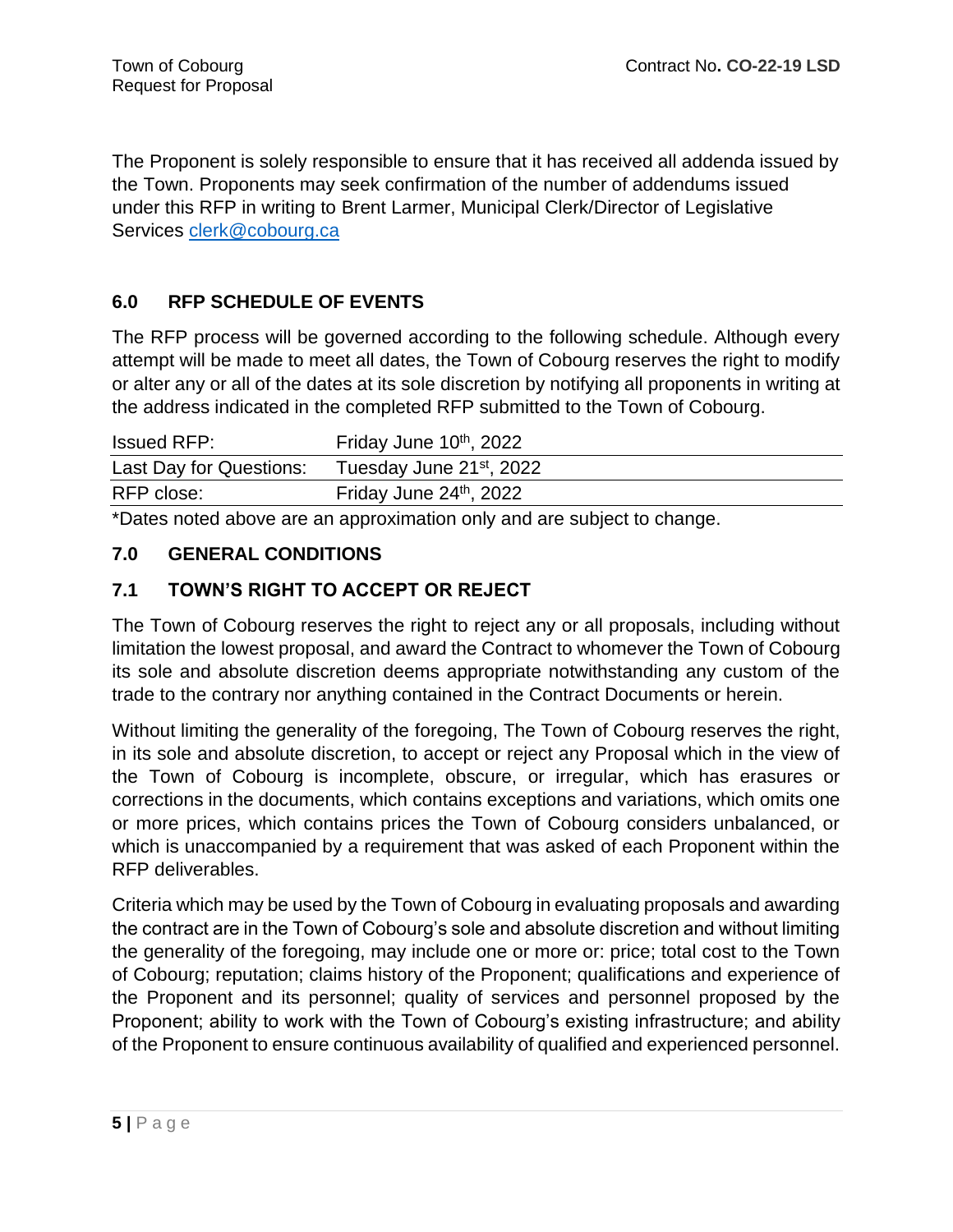Should the Town of Cobourg not receive any RFP submissions satisfactory to the Town of Cobourg, the Town in its sole and absolute discretion, the Town reserves the right to resubmit a new RFP Process for the Contract, or negotiate a contract for the whole or any part of the Contract with any one or more persons whatsoever, including one or more of the Proponents.

The Town reserves the right to request clarification of information contained in a proposal.

The Town reserves the right to modify any and all requirements stated in the Request for Proposal at any time prior to the possible awarding of the contract.

The Town reserves the right to cancel this Request for Proposal at any time, without penalty or cost to the Town. This Request for Proposal should not be considered a commitment by the Town of Cobourg to enter into any contract.

The award to the Successful Proponent is a recommendation by the Evaluation Committee to Cobourg Municipal Council to execute an Agreement. The Town reserves the right to enter into negotiations with the Successful Proponent. If these negotiations are not successfully concluded, the Town reserves the right to begin negotiations with the next selected Proponent. There is no guarantee that Cobourg Municipal Council will execute any Agreement.

Proposals shall remain open and subject to acceptance for a period of ninety (90) days from closing date.

In the event of any disagreement between the Town and the Proponent regarding the interpretation of the provisions of the Request for Proposal, the Municipal Clerk or an individual acting in that capacity, shall make the final determination as to interpretation. No proposal shall be accepted from any person or Proponent who, has a claim or has instituted a legal proceeding against the Town or against whom the Town has a claim or has instituted a legal proceeding, without the prior approval of Council. This applies whether the legal proceeding is related or unrelated to the subject matter of this RFP.

# **7.2 CONFLICT OF INTEREST**

- a) The Proponent further declares that no Member of the Council of the Town of Cobourg and no officer or employee of the Town of Cobourg will become interested directly or indirectly as a contracting party, partner, shareholder, surety, or otherwise in or in the performance of the Contract or in the supplies, work or business to which it relates, or in any portion of the profits thereof, or in any of the money to be derived there from.
- b) Should the Proponent feel that a conflict of interest or potential conflict of interest exists; the Proponent must disclose this information to the Town of Cobourg prior to the submission of a proposal. The Town of Cobourg may, at its discretion, delay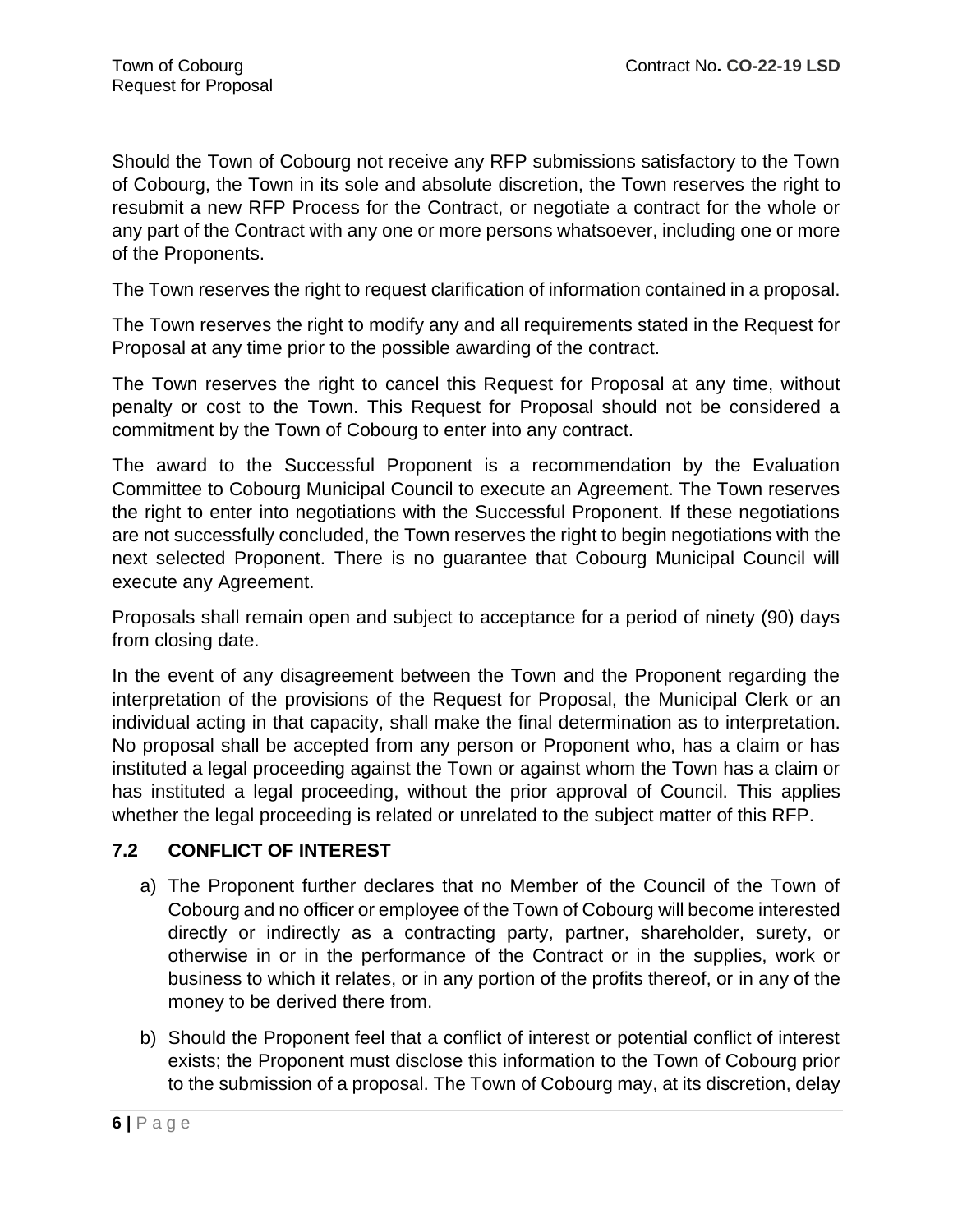any evaluation or award until the matter is resolved to the Town of Cobourg's satisfaction. The Town of Cobourg may allow a conflict of interest or potential conflict of interest to exist if it is satisfied that there are adequate safeguards in place and if the Town of Cobourg determines that it is in its best interests to do so.

c) The Town reserves the right to disqualify a proposal where the Town believes a conflict of interest or potential conflict of interest exists.

# **7.3 SUBSTANTIAL COMPLIANCE OF PROPOSALS**

In the event that a preferred proposal does not entirely meet the requirements of the Town, the Town reserves the right to accept any proposal that substantially complies with the requirements of this RFP in its sole and absolute discretion but notes that any failure to complete a requirement of the RFP will likely impact upon the evaluation criteria and may result in the Proposal being deemed non-responsive.

# **7.4 DISQUALIFICATION OF PROPONENTS**

More than one proposal from an individual firm, partnership, corporation or association under the same or different names will not be considered. Collusion between Proponents will be sufficient for rejection of any proposals so affected.

# **7.5 CONFIDENTIALITY**

The proposal must not be restricted by any statement, covering letter or alteration by the Proponent in respect of confidential or proprietary information. The Town of Cobourg will treat all proposals as confidential. The Town will comply with the *Municipal Freedom of Information and Protection of Privacy Act,* and its retention by-law pursuant to the *Municipal Act, 2001* in respect of all proposals. All Public Reports approved by the Council of the Town of Cobourg will become public information.

Proponents acknowledge that the Town of Cobourg, being an Ontario municipality, is subject to the *Municipal Freedom of Information and Protection of Privacy Act, RSO 1990, c. M. 56* ("MFIPPA") and as a result, some information may be required to be disclosed by the Town of Cobourg as a statutory requirement. Proponents agree that notwithstanding this section 8.5 of the RFP the Town shall have no obligation with respect to the disclosure of confidential information and the Proponent, by submitting a Proposal, does hereby fully and finally release the Town from any liability for disclosing confidential information in the event the Town discloses confidential information in accordance with a lawful statute applicable in Ontario, including MFIPPA, or is ordered to disclose such information by the Office of the Information and Privacy commissioner or any court or tribunal of competent jurisdiction.

# **7.6 PROPOSAL ASSIGNMENTS**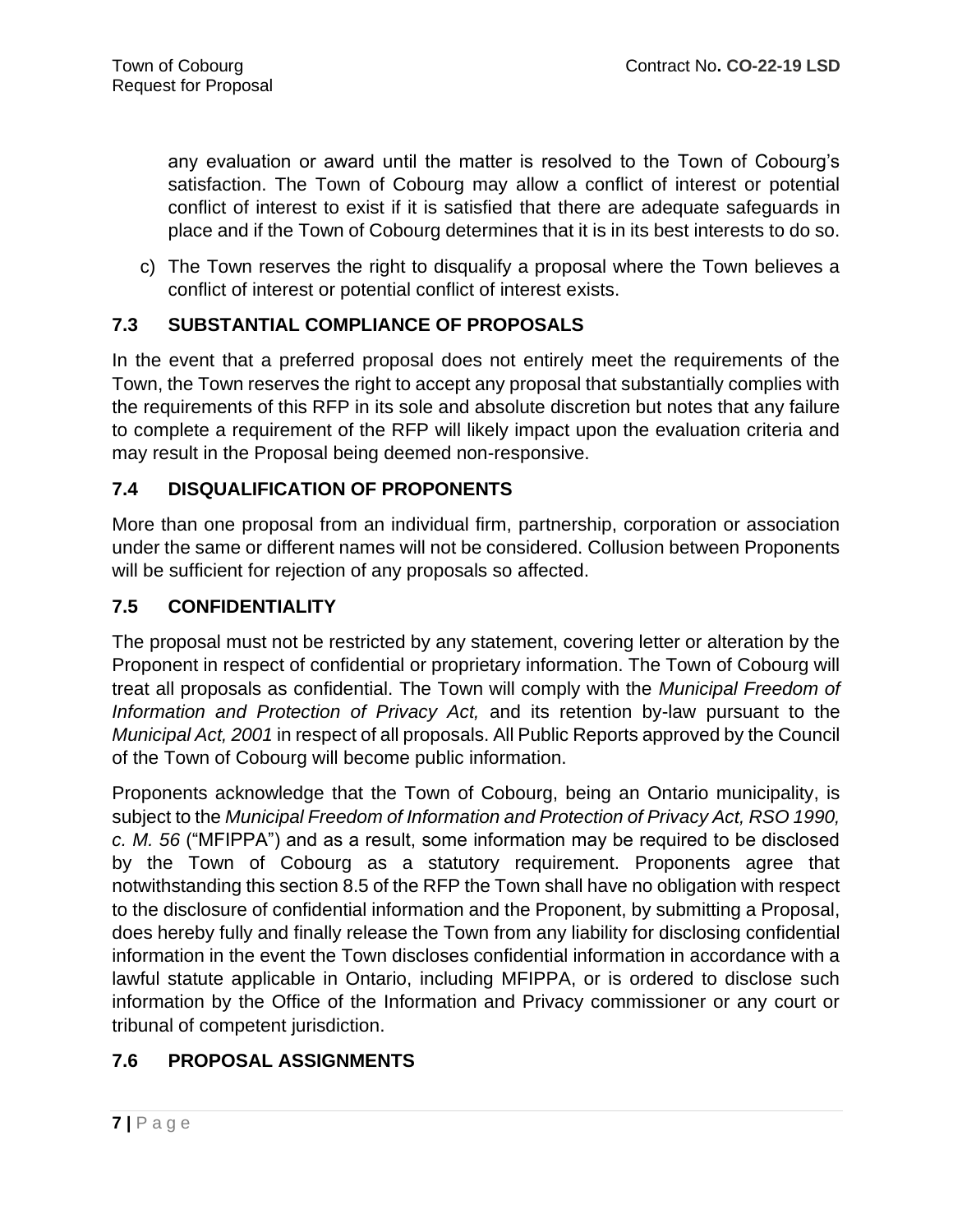The successful Proponent will not be permitted to assign or transfer any portion of the proposal as submitted or the subsequent agreement without prior written approval from the Town of Cobourg.

### **7.7 PURCHASING POLICY BY-LAW NO. 016-2012**

Submissions will be solicited, received, evaluated, accepted and processed in accordance with the Town of Cobourg's Purchasing Policies as amended from time to time as attached to the RFP as Annex "A".

### **7.8 FAILURE TO PERFORM**

Failure to comply with all terms and conditions of this proposal, and failure to supply all documentation, as required herein, shall be just cause for cancellation of the award. The Town shall then have the right to award this contract to any other Proponent or to re-issue this RFP.

# **7.9 COMPLIANCE WITH THE ACCESSIBILITY FOR ONTARIO WITH DISABILITIES ACT 2005**

The Proponent shall ensure that all its employees and agents receive training regarding

Accessibility as outlined in the Accessible Customer Service Standard (Ontario Regulation 429/07) and the Integrated Accessibility Standards Regulation (Ontario\ Regulation 191/11). The Proponent is responsible to ensure that all of its employees, volunteers and others for which the Proponent is responsible are adequately trained.

# **7.10 DISQUALIFICATION**

The Town may, in its sole discretion, disqualify a proposal or cancel its decision to make an award under this RFP, at any time prior to the execution of the Agreement by the Town, if,

- the Proponent fails to cooperate in any attempt by the Town to verify any information provided by the Proponent in its proposal;
- the Proponent contravenes one proposal per Person or Entity;
- the Proponent fails to comply with the laws of Ontario or of Canada, as applicable;
- the Proposal contains false or misleading information;
- the Proposal, in the opinion of the Town, reveals a material conflict of interest;
- the Proponent misrepresents any information contained in its proposal.

# **7.11 PROPONENTS COSTS**

a) The Proponent shall bear all costs and expenses incurred by the Proponent relating to any aspect of its participation in this RFP process, including all costs and expenses related to the Proponent's involvement in;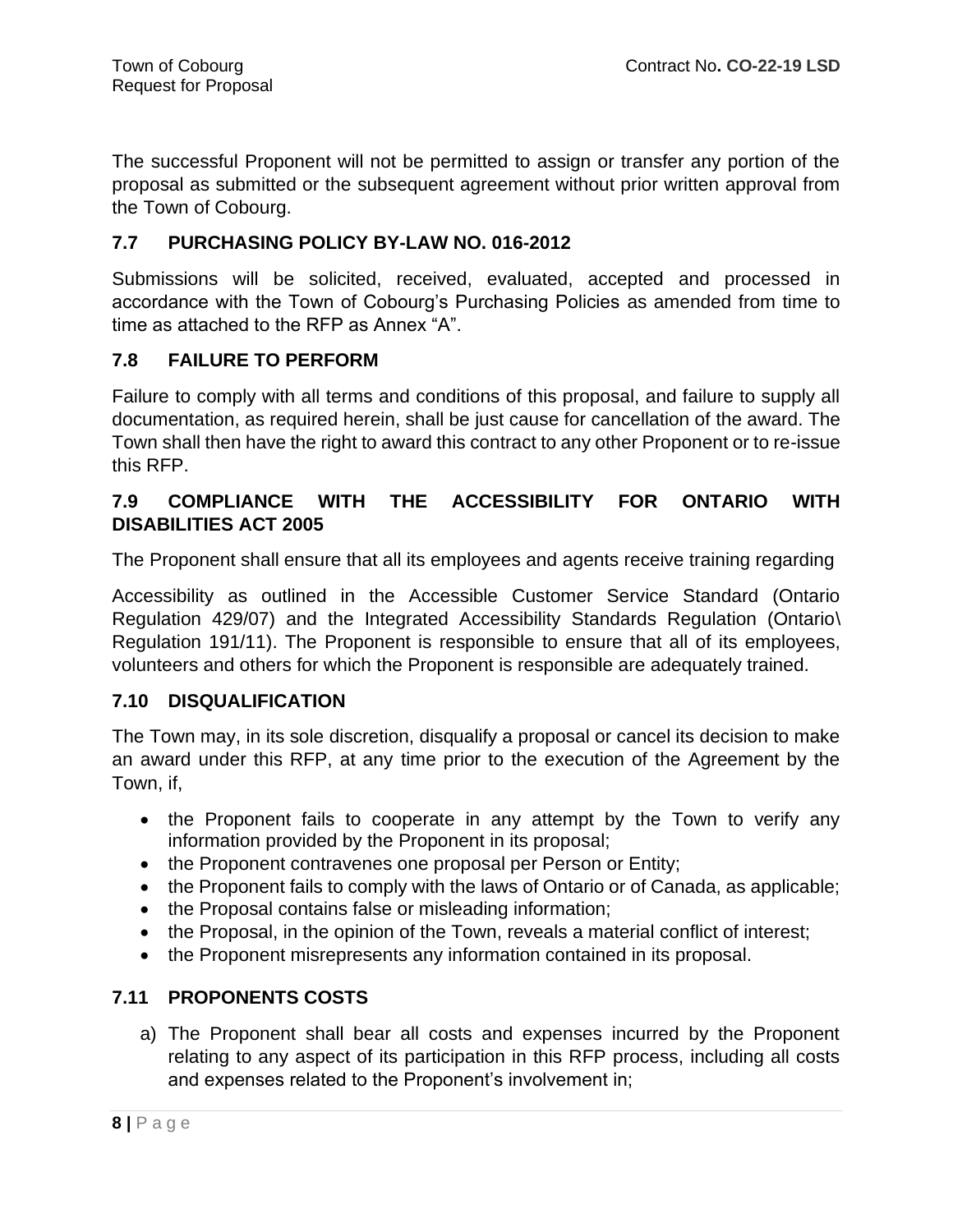- the preparation, presentation and submission of its proposal;
- the Proponent's attendance at the Proponent's meeting;
- due diligence and information gathering processes;
- site visits and interviews;
- preparation of responses to questions or requests for clarification from the Town;
- preparation of the Proponent's own questions during the clarification process; and,
- agreement discussions.
- b) The Town is not liable to pay such costs and expenses or to reimburse or compensate a Proponent under any circumstances, regardless of the conduct or outcome of the RFP Process, including the rejection of all proposals or the cancellation of the RFP, and including any negligence of the Town in the conduct of the RFP process.

# **7.12 HUMAN RIGHTS, HARASSMENT AND OCCUPATIONAL HEALTH AND SAFETY**

The Proponent shall be required to comply with the Town's policies regarding Human Rights, Harassment in the Workplace and Occupational Health and Safety.

# **8.0 EVALUATION, NEGOTIATION AND AWARD**

# **Contract Negotiation Process**

Any negotiations will be subject to the process rules contained in the Terms and Conditions of the RFP Process and will not constitute a legally binding offer to enter into a contract on the part of the Town or the proponent and there will be no legally binding relationship created with any proponent prior to the execution of a written agreement. Negotiations may include requests by the Town for supplementary information from the proponent to verify, clarify or supplement the information provided in its proposal or to confirm the conclusions reached in the evaluation, and may include requests by the Town for improved pricing or performance terms from the proponent.

# **Time Period for Negotiations**

The Town of Cobourg intends to conclude negotiations and finalize the agreement with the top-ranked proponent during the Contract Negotiation Period, commencing from the date the Town invites the top-ranked proponent to enter negotiations.

#### **Failure to Enter into Agreement**

If the Town is not satisfied or if the parties cannot conclude negotiations and finalize the agreement for the Deliverables within the Contract Negotiation Period, the Town may discontinue negotiations with the top-ranked proponent and may invite the next-best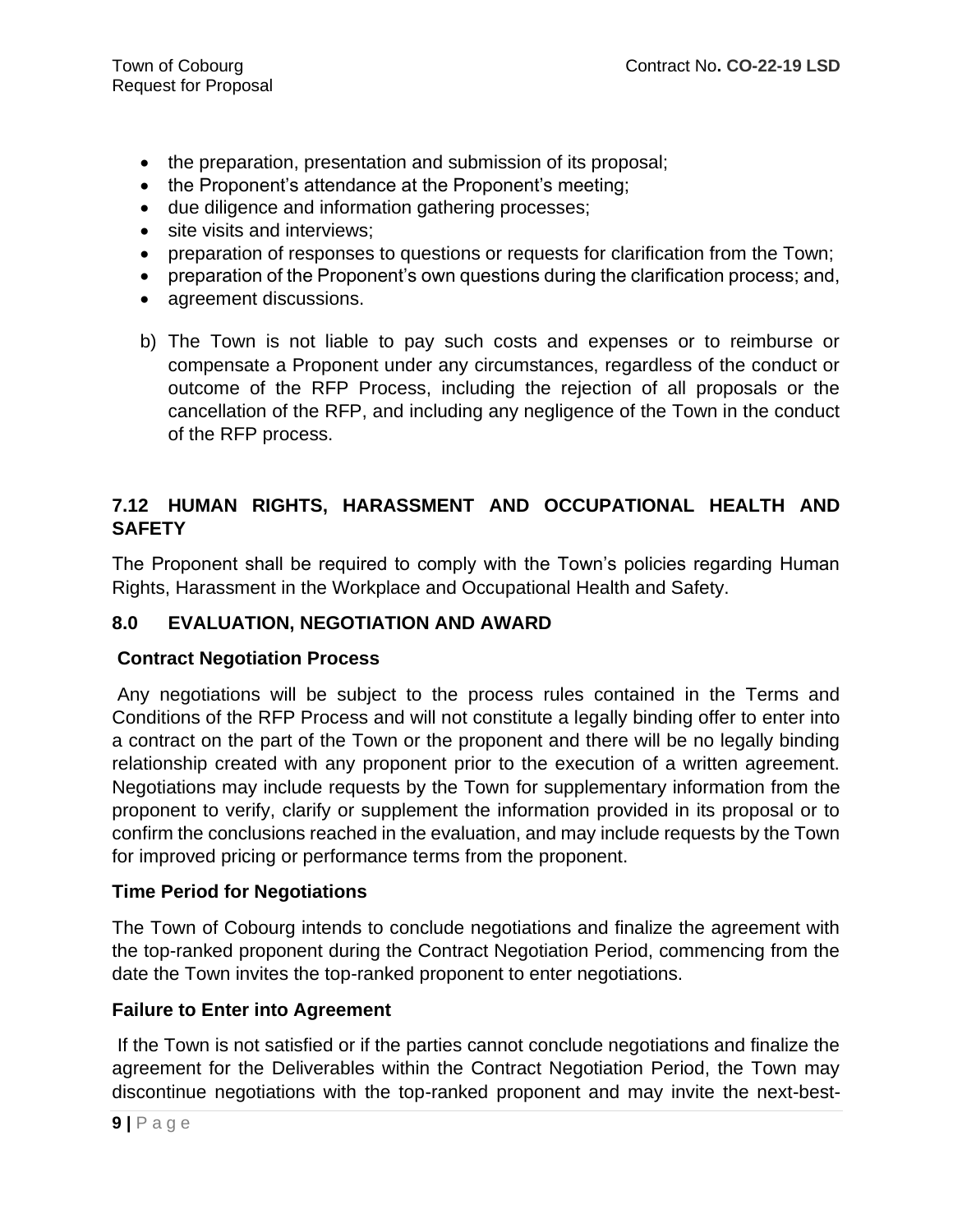ranked proponent to enter into negotiations. This process will continue until an agreement is finalized, until there are no more proponents remaining that are eligible for negotiations or until the Town elects to cancel the RFP process.

### **Notification of Negotiation Status**

Other proponents that may become eligible for contract negotiations may be notified at the commencement of the negotiation process with the top-ranked proponent.

### **9. RFP PARTICULARS**

### **9.1 PRESENT REQUIREMENTS**

The Town provides bylaw enforcement services within the town limits including animal control. A vehicle to house and transport animals impounded in the field to the pound/animal shelter is required. Animal services vehicles are typically of a cargo van configuration void of carpeting and having a barrier/bulkhead with a viewing window between the driver/passenger compartment to the cargo area and an open cargo area for the installation of ancillary surfaces (rubber matting, textured spray on liner, stainless steel plating) to aid with cleanliness, disinfection and sanitation. Stainless steel kenneling is routinely installed to provide secure confinement of animals for transport. Secondary Heating/Air Conditioning/Ventillation controls are essential to maintain optimal temperatures for animals housed in the rear compartment. Drainage is essential so that the animal handling area can be readily sprayed and sanitized. Windows in the rear and side door are beneficial for observation/viewing but are not necessarily required. Emergency 360 degree lighting is required for safe roadside work standards which is generally accomplished by installation of a roof mounted light bar having a controller for directional lighting and side alley lights. Pillar mounted spot lamps or a dash mounted spot lamp may be required. A PA/Siren package is also required with internal microphone and controller for air horn, yelp and stinger.

# **9.2 OBJECTIVE**

The Town of Cobourg desires to have a completed proposal submission for purchase/lease of a cargo style van. The bid should clearly outline the following criteria;

# **9.2.1:**

- 9.2.2 Pricing for a fully electric vehicle model of the stated configuration and the purchase price of Cargo Van in accordance with general specifications outlined;
- 9.2.3 Pricing for a hybrid electric vehicle model (ICE/Electric) of the stated configuration and the purchase price of Cargo Van in accordance with general specifications outlined;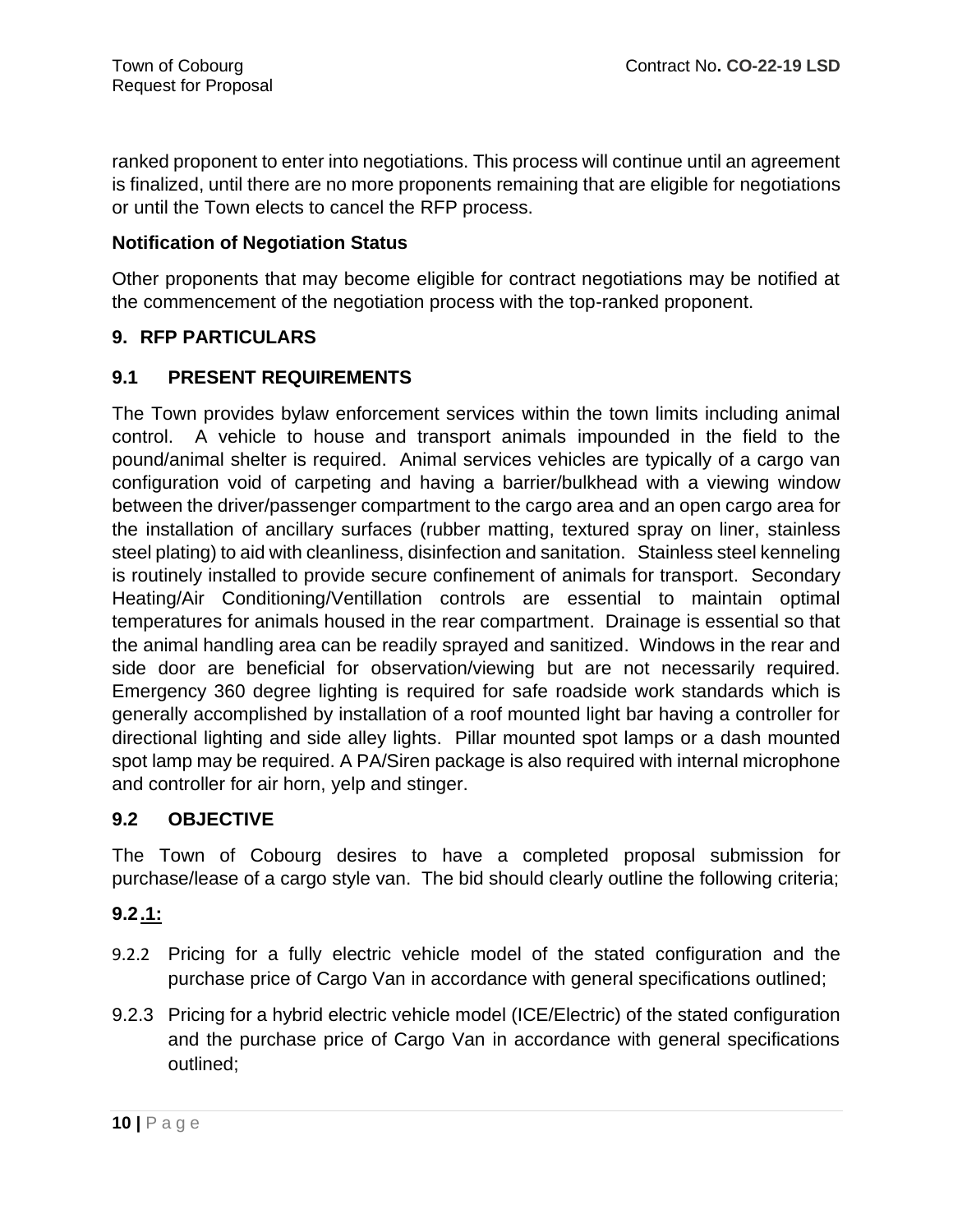- 9.2.4 Pricing for an internal combustion engine only model of the stated configuration and the purchase price of Cargo Van in accordance with general specifications outlined;
- 9.2.5 Leasing Cost (monthly) of a fully electric vehicle model of the stated configuration of Cargo Van in accordance with general specifications outlined;
- 9.2.6 Leasing Cost (monthly) of a hybrid electric vehicle (ICE/Electric) model of the stated configuration of Cargo Van in accordance with general specifications outlined;
- 9.2.7 Leasing Cost (monthly) of an internal combustion engine only model of the stated configuration of Cargo Van in accordance with general specifications outlined.

# **9.3 SPECIFICATIONS**

The successful proponent is expected to provide a comprehensive response for the following deliverables:

Please provide a quote in accordance with section 9.2 above for:

#### **One (1)** NEW **2022 or 2023 – Cargo Van**

Lot ready, with the following equipment:

Engine – Select Options and quote on each if available/applicable:

- o Internal Combustion Only
- o Hybrid Electric
- o Fully Electric

Automatic transmission

Standard Wheelbase

Factory Spray-cargo area liner

Passenger Side barn door style doors (preferred) if available or sliding passenger door

Rear double barn style doors

Power driver and passenger windows

Power Mirrors (driver and passenger)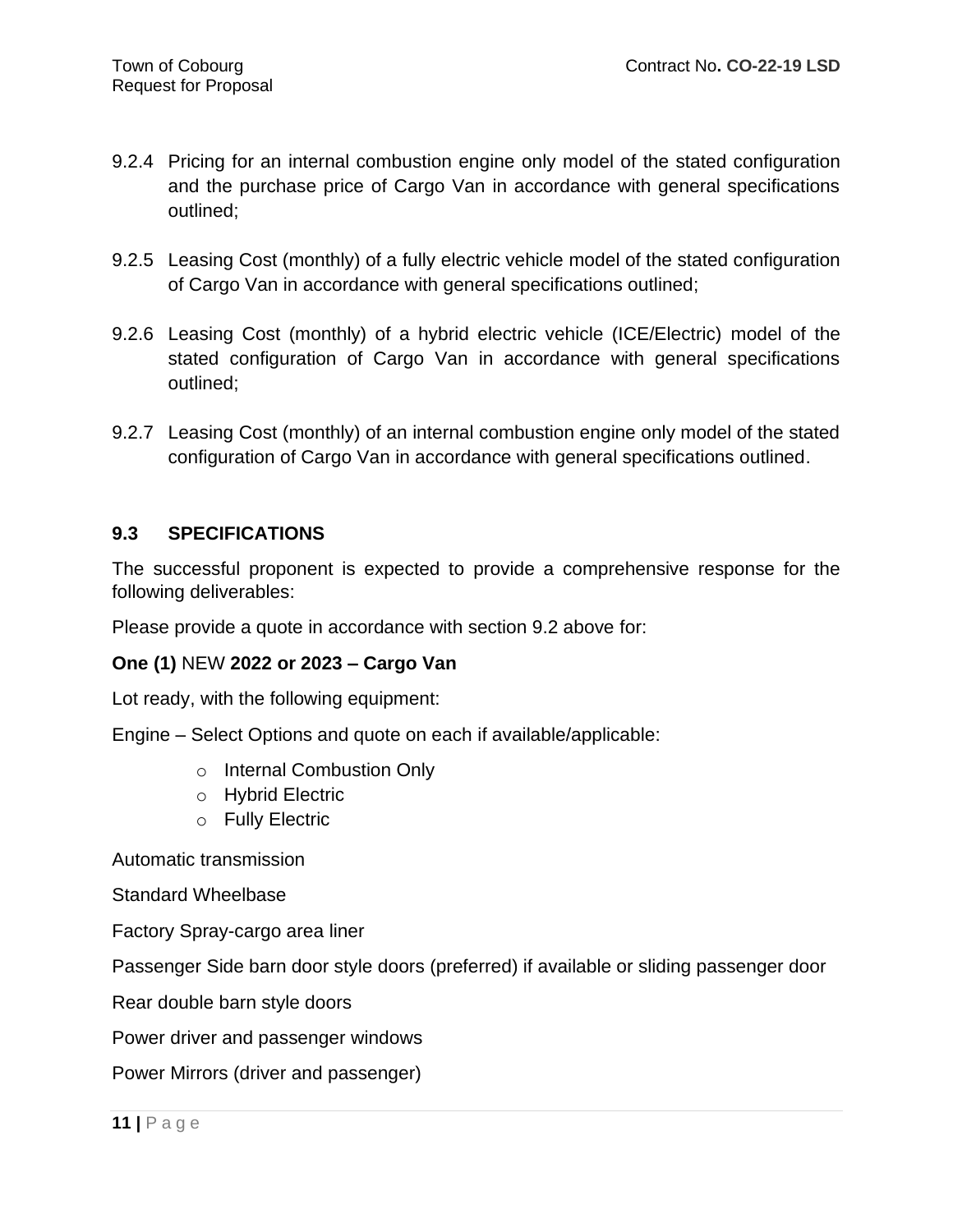| <b>Heated Mirrors</b>                                         |
|---------------------------------------------------------------|
| <b>Power Door Locks</b>                                       |
| <b>Keyless Entry</b>                                          |
| Am/Fm radio with built in hands free operation for cell phone |
| Air Conditioning (front and rear controls)                    |
| Rear Auxiliary Heater and Air Conditioning Prep               |
| Leather/Non-fabric Seats.                                     |
| Adjustable driver lumbar,                                     |
| Centre console storage/armrest                                |
| 12v auxiliary power supply                                    |
| Remote USB port for charging                                  |
| Upfit interface connectors                                    |
| Side/Floor cargo tie down rings                               |
| 95 amp battery                                                |
| 180 amp alternator                                            |
| Engine block heater                                           |
| 16 inch steel wheels                                          |
| Rear backup camera                                            |
| <b>Trailer Towing Package</b>                                 |
| <b>Factory White Paint</b>                                    |
| 4 Additional Winter tires on steel rims                       |
|                                                               |

(**This is the minimum acceptable equipment. All items to be factory installed.)**

*Note: The Corporation of the Town of Cobourg is part of the Broader Public Service of the Province of Ontario and as such is entitled to the concessions (discounts) as arranged by the Ministry of Government Services under VOR: OSS 074423.*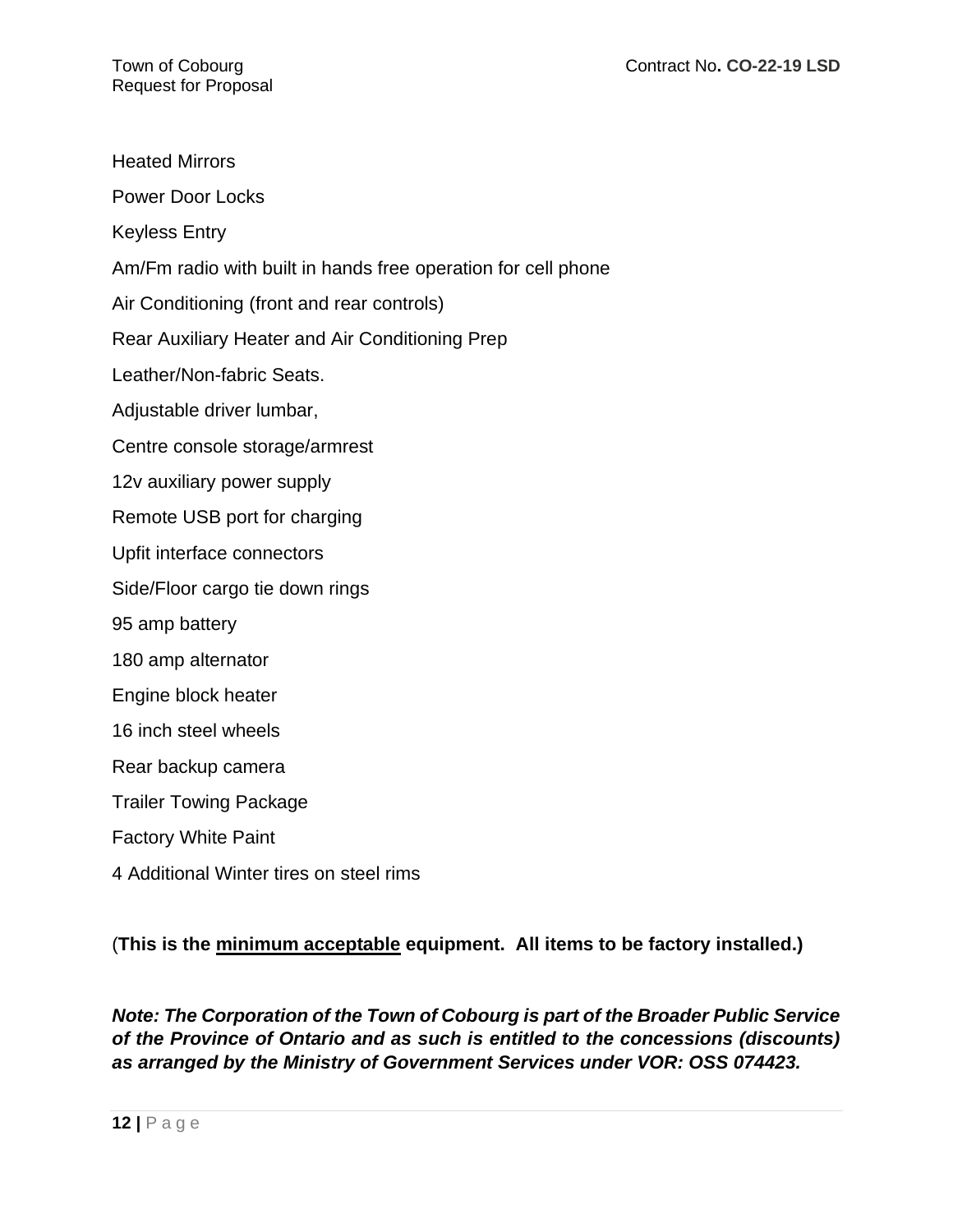# **10.0 RATED CRITERIA**

The following sets out the categories, weightings and descriptions of the rated criteria of the RFP.

| Category            | <b>Evaluation Criteria</b>                                     | Weighting |
|---------------------|----------------------------------------------------------------|-----------|
| Experience,         | The Evaluation Team will consider the proponents               | 10%       |
| <b>Reputation</b>   | demonstrated experience on similar engagements, key            |           |
| and                 | personnel and references where applicable. Proponents should   |           |
| <b>Resources</b>    | include the features of their services that give them a        |           |
|                     | competitive advantage. Preference may be given to Proponents   |           |
|                     | who demonstrate existing knowledge and experience in working   |           |
|                     | with The Town of Cobourg.                                      |           |
| <b>Quality and</b>  | The evaluation team will consider the Proposal's completeness. | 50%       |
| <b>Completeness</b> | The content and ease of understanding will be evaluated. The   |           |
| of Proposal         | ability to directly tie the Proposal back to the RFP's         |           |
|                     | requirements will be ranked more favorably.                    |           |
|                     |                                                                |           |
| <b>Financial</b>    | The total proposed pricing shall be inclusive, with all        | 40%       |
|                     | specifications as described within the RFP document. It is     |           |
|                     | acknowledged that some services will be subject to payment of  |           |
|                     | HST, however, HST is not to be shown in any of the pricing     |           |
|                     | herein.                                                        |           |
|                     | Total                                                          | 100%      |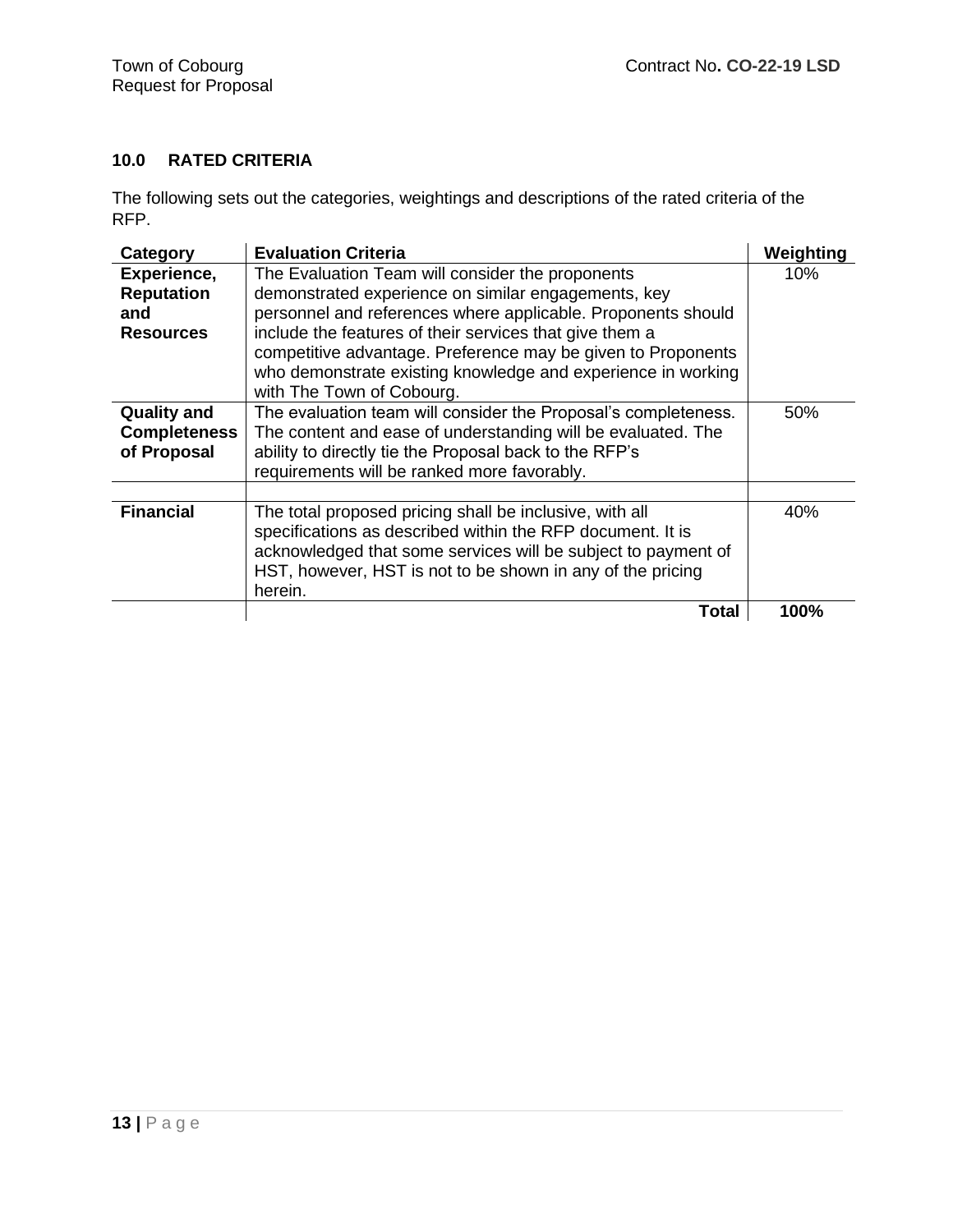#### **Appendix A – Cover Sheet**

#### **TOWN OF COBOURG**

#### **REQUEST FOR PROPOSAL**

#### **Town of Cobourg: Purchase of Cargo Van**

Name of Company, Firm or Individual (Herein Known as the 'Company') Unit and Street Address Province City Postal Code Website Business Number Telephone Number Fax Number Contact Person Email Address

\_\_\_\_\_\_\_\_\_\_\_\_\_\_\_\_\_\_\_\_\_\_\_\_\_\_\_\_\_\_ \_\_\_\_\_\_\_\_\_\_\_\_\_\_\_\_\_\_\_\_\_\_\_\_\_\_\_\_\_\_\_\_

Name Printed

\_\_\_\_\_\_\_\_\_\_\_\_\_\_\_\_\_\_\_\_\_\_\_\_\_\_\_\_\_

Signature (Seal) and the contract of the Date of Date Date